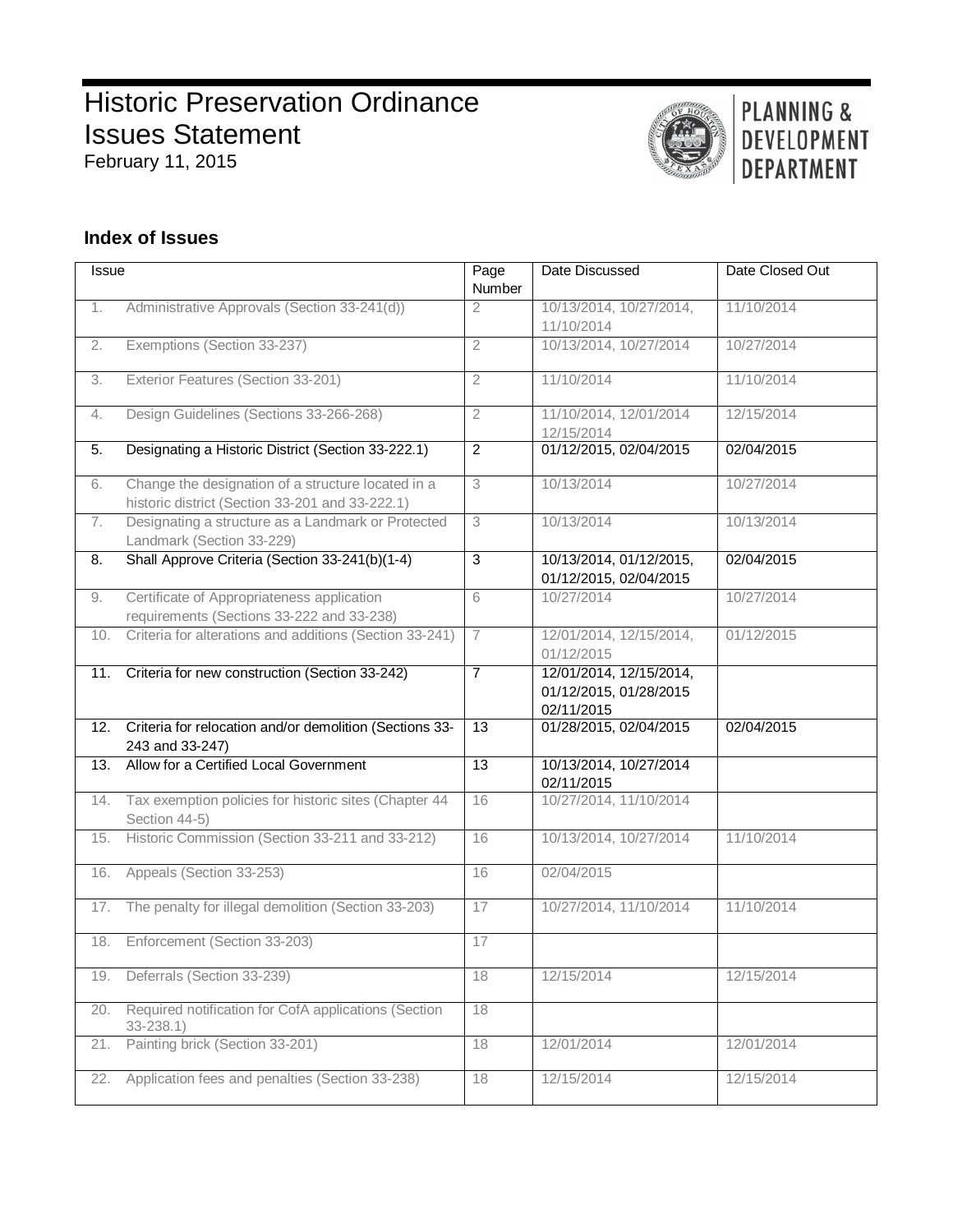# **1. Administrative Approvals (Section 33-241(d))**

This item is closed out.

### **2. Exemptions (Section 33-237)**

This item is closed out.

### **3. Exterior Features (Section 33-201)**

This item is closed out.

### **4. Design Guidelines (Sections 33-266-268)**

This item closed out.

# <span id="page-1-0"></span>**5. Designating a Historic District (Section 33-222.1)**

**Issue:** Administration of the process for creating recent historic districts illustrated some aspects of the Code that create confusion and could lead toward a district that is less than optimal. Examples include the limitation on the number of lots that can be included in an application, imprecise terminology, and confusion on what the Director's authority is regarding the configuration of the District following the survey period. In addition, some members of the community have expressed an interest in ensuring new district boundaries are more logical and cohesive.

**Approach:** Clarify terminology. Determine whether there should be a limitation that a district cannot contain more than 400 tracts. Clarify whether the Director may create more than one proposed district based on the returned support forms. Also, consider creating a process to add adjacent properties to existing districts upon petition by property owner(s).

### **Proposed Change (01/12/2015):**

- Change the terminology "Proposed District" to "Survey Area" throughout the application procedures. Use a consistent "support form" instead of "response cards", "cards" or "ballots"
- Remove the limitation that the Survey area shall not include more than 400 tracts of land, or if a proposed district falls entirely within one platted subdivision, the boundaries may include up to 500 tracts
- Specifically allow the Director to modify the boundaries of the Survey area into one or more Proposed Districts, based on the response of the support forms
- Create a process by which properties adjacent to and outside a district may be added upon petition

**Committee Discussion (01/12/2014):** The Committee generally agreed with the recommendations from the staff. There was concern about how much the district shape could change after the survey area ends. It was suggested that if a District shape is significantly altered before it is sent to the HAHC for review, then the HAHC should have the option to defer the decision for more public comments. In that case,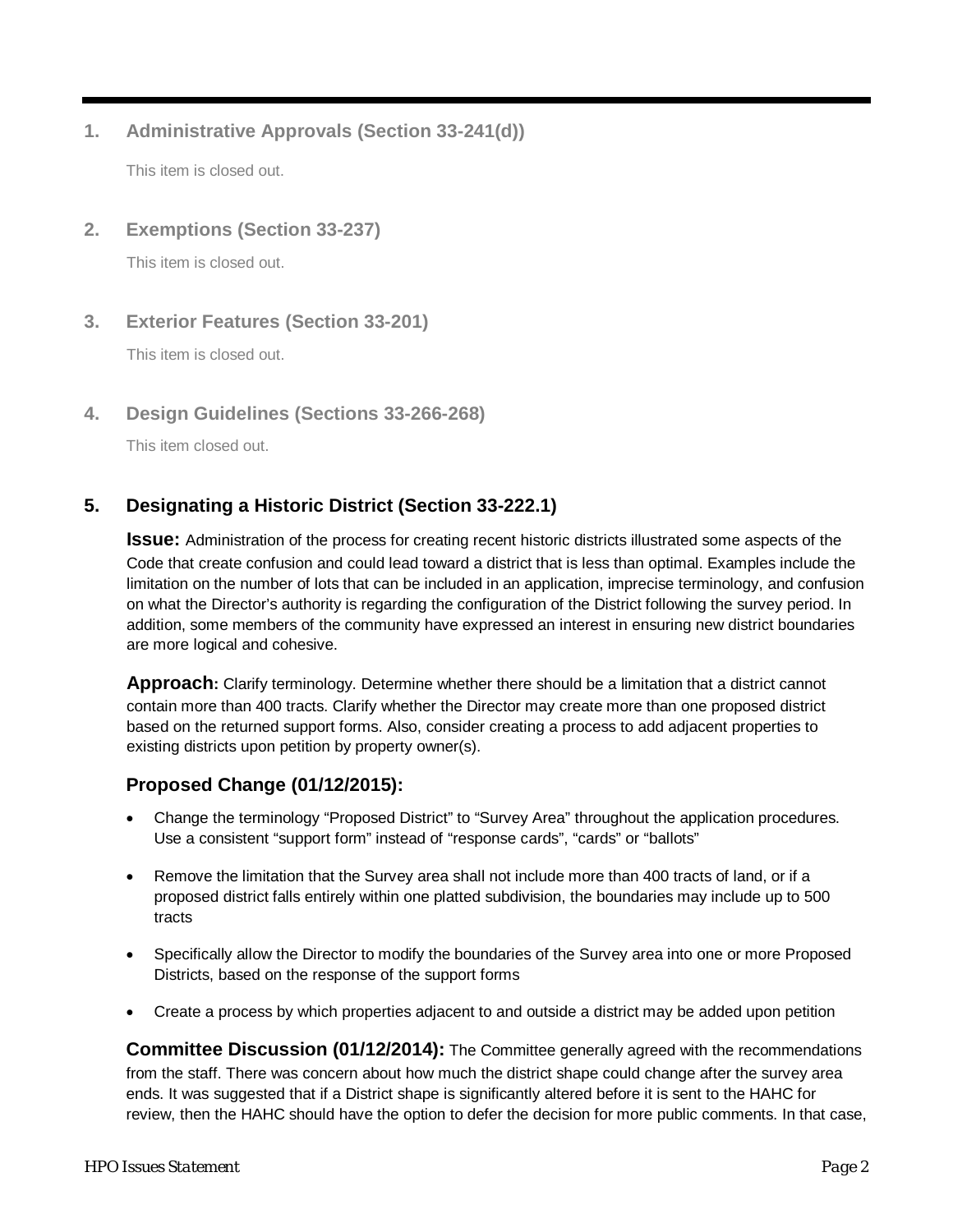it would be necessary for the 180 days to be extended. The Committee agreed that the Commission should be able to extend the time if necessary. The other issued the Committee discussed is that no response on a survey card means "no." They discussed whether it should be counted as a "yes" or whether it should be neutral. Commissioner Mod agreed to request information from the THC to see how it is handled in most other cities.

**Public Comment:** It is unfair to the residents of an area to count no response as a No vote. The 67% was negotiated at the Council table and it would be unfair to change it now.

**Committee Discussion (02/04/2015):** Commissioner Mod reported her findings from the Texas Historical Commission. She related that comparing the THC's process and approval criteria is not valuable because the programs are "apples and oranges." The Committee discussed reducing the threshold of support from 67% to 51%, but decided against it. The Committee suggested that only returned support forms be counted. They reiterated that the most important thing to consider was creating a district with a more cohesive and rational boundary.

**Recommendation (02/11/2015):** After the deadline for returning cards has passed, the director will determine if 67 percent of the support forms favor the designation of the district. If so, the application will be considered final and the boundaries of the survey area shall be the boundaries of the proposed historic district. If the director determines that less than 67 percent of the returned forms support the designation of the district, he/she may modify the boundaries to create the district out of non-contiguous areas. If the HAHC believes they need additional time to consider the district and/or to received additional public comment, they may vote to extend the 180-day protect for an additional 30 days. They may extend the protection for a maximum of two 30-day periods. The Director shall make every attempt to create a district with compact and rational boundaries.

**6. Change the designation of a structure located in a historic district (Section 33-201 and 33-222.1)**

<span id="page-2-0"></span>This item is closed out.

**7. Designating a structure as a Protected** Landmark (Section 33-229)

This item is closed out.

# <span id="page-2-1"></span>**8. Shall Approve Criteria (Section 33-241(b)(1-4)**

**Issue:** There are three types of projects that, when they meet very narrowly defined criteria, *shall be approved* by the HAHC. The criteria are unclear and have been misinterpreted by applicants.

**Approach:** Clarify the definition of a Shall Approve to accomplish the following:

- Make Shall Approves an administrative approval by the Director.
- Limit the number of Shall Approves per structure to one for the life of the structure.
- Clarify that #4 is not a separate criterion, but instead a required part of each of the three Shall Approve scenarios.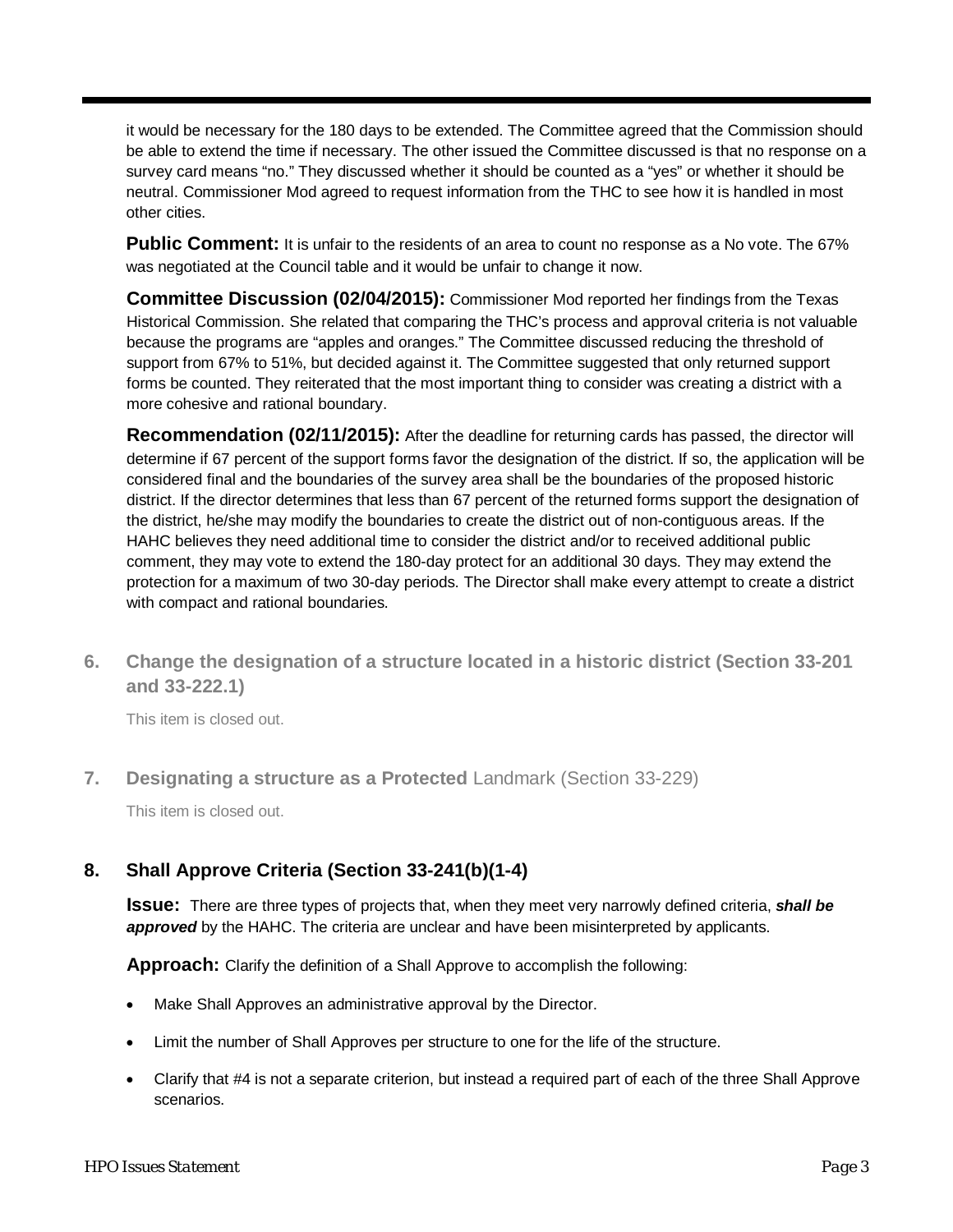### **Current Language:**

*The HAHC shall issue a certificate of appropriateness for the alteration, rehabilitation, restoration, or addition to a contributing structure in an historic district upon finding that the application satisfies the criteria*  in subsection (a) or the following criteria, as applicable. The HAHC shall approve an application for an *addition to a contributing structure that satisfies the following criteria:*

*(1) An addition taller than any point of the roof of the structure conforms to the following standards:*

- *a. The addition does not encroach into the front half of the existing structure, measured from the front façade of the existing structure to the farthest point of the rear of the existing structure from the front façade;*
- *b. The plate height of the addition does not exceed 1.25 times the plate height of the existing structure; and*
- *c. The roof of the new addition does not deviate from the roof pitch of the existing structure.*
- *(2) For new additions that are not taller than any part of the roof of the structure and are adjacent to the sides of the front façade of the existing structure, the new addition conforms to the following standards:*
	- *a. The addition does not encroach into the front thirty percent of the total depth of the existing structure, measured from the front façade of the existing structure to the farthest point of the rear of the existing structure from the front façade;*
	- *b. The addition is not wider, as measured from the side adjacent to the front façade, than half of the distance that the addition is actually set back from the front facade. For example, if an addition is set back forty percent of the total depth of the existing structure from the front façade, the addition may not be wider than twenty percent of the total length of the existing structure; and*
	- *c. The roof of the new addition does not deviate from the roof pitch of the existing structure except for cross gable roofs.*
- *(3) For new additions that are not taller than any point of the roof of the existing structure and do not*  encroach past the farthest point of the rear of the existing structure from the front façade, the roof of *the new addition does not deviate from the roof pitch of the existing structure except for cross gable roofs.*
- *(4) No original building materials are removed from the portion of the structure from the front façade to the addition.*

### **Proposed Language:**

*The Director may approve a certificate of appropriateness for one of the following additions to a contributing structure in a historic district. Only one of the following additions may be approved for each structure over the life of that structure.*

- *(1) For a new partial second story addition on top of a one-story structure that does not extend outside the footprint of the existing structure and conforms to the following standards:*
	- *a. The addition does not encroach into the front half of the existing structure, measured from the front façade of the existing structure to the farthest point of the rear of the existing structure*
	- *b. The plate height of the addition does not exceed the plate height of the existing structure;*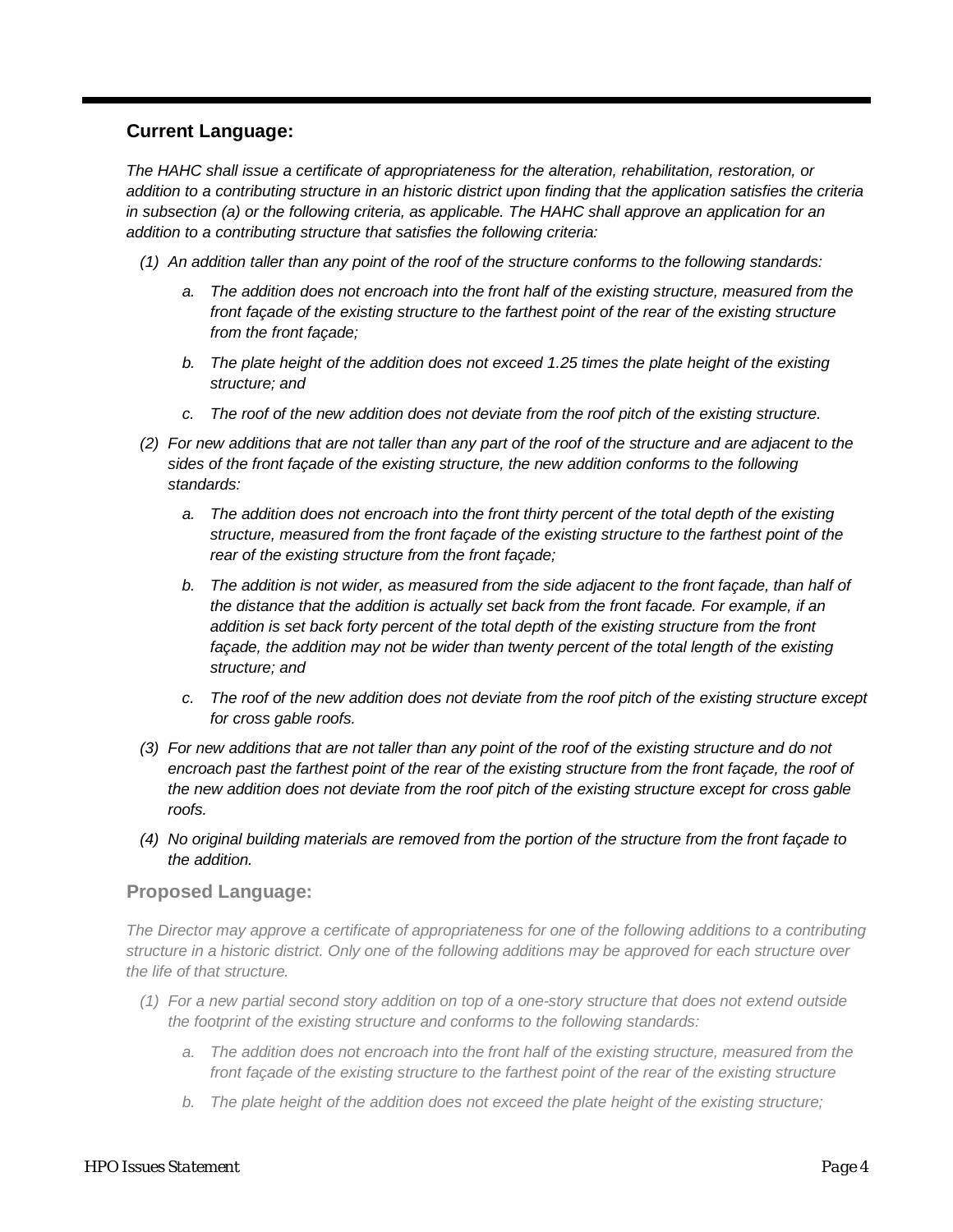- *c. The roof pitch of the new addition does not exceed the roof pitch of the existing structure; and*
- *d. No other alterations are proposed for the structure except removal of roof materials at the location the addition connects to the structure, as well as removal of inappropriate materials and replacement with appropriate materials.*
- *(2) For new side additions adjacent to only to one side of the existing structure, that does not extend past the existing rear wall of that side and conforms to the following standards:* 
	- *a. The addition does not encroach into the front thirty percent of the total depth of the existing structure, measured from the front façade of the existing structure to the farthest point of the rear of the existing structure;*
	- *b. The addition is not wider, as measured from the side adjacent to the front façade, than half of the distance that the addition is actually set back from the front facade. For example, if an addition is set back forty percent of the total depth of the existing structure from the front*  façade, the addition may not be wider than twenty percent of the total length of the existing *structure;*
	- *c. The roof pitch of the new addition does not deviate from the roof pitch of the existing structure; and*
	- *d. No other alterations are proposed for the structure except removal of materials at the location the addition connects to the structure, as well as removal of inappropriate materials and replacement with appropriate materials.*
- *(3) For a new addition no taller or wider than the existing structure that begins at the existing rear wall of the structure and conforms to the following standards:* 
	- *a. The addition does not encroach into the existing structure*
	- *b. The roof pitch of the new addition does not deviate from the roof pitch of the existing structure; and*
	- *c. No other alterations are proposed for the structure except removal of materials at the location the addition connects to the structure, as well as removal of inappropriate materials and replacement with appropriate materials.*

**Committee Discussion (10/13/2014):** The committee agreed that there is a great deal of confusion regarding this item. They also determined that the Shall Approves require a longer discussion and deferred this discussion until a later time.

### **Proposed Change (02/04/2015):**

The Director may shall approve a certificate of appropriateness for one of the following additions to a contributing structure in a historic district. Only one of the following additions may be approved for each structure over the life of that structure.

- (1) For a new partial second story addition on top of a one-story structure that does not extend outside the footprint of the existing structure and conforms to the following standards:
	- a. The addition does not encroach into the front half of the existing structure, measured from the front façade of the existing structure to the farthest point of the rear of the existing structure
	- b. The plate height of the second floor addition does not exceed the plate height of the existing structure;
	- c. The roof pitch of the new addition does not exceed the roof pitch of the existing structure; and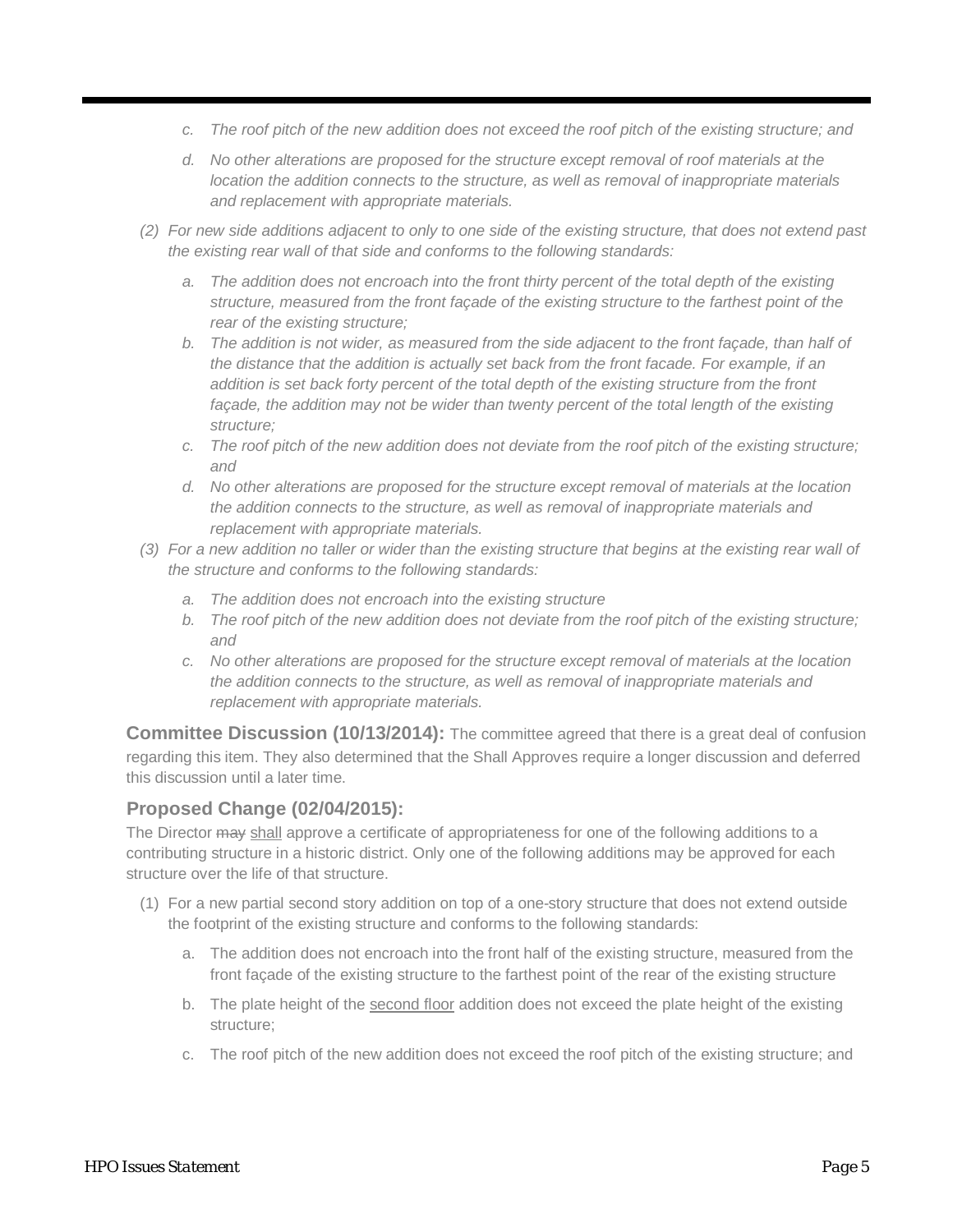- d. No other alterations are proposed for the structure except removal of roof materials at the location the addition connects to the structure, as well as removal of inappropriate materials and replacement with appropriate materials.
- (2) For new side additions adjacent to only to one side of the existing structure, that does not extend past the existing rear wall of that side and conforms to the following standards:
	- a. The addition does not encroach into the front thirty percent of the total depth of the existing structure, measured from the front façade of the existing structure to the farthest point of the rear of the existing structure;
	- b. The addition is not wider, as measured from the side adjacent to the front façade, than half of the distance that the addition is actually set back from the front facade. For example, if an addition is set back forty percent of the total depth of the existing structure 20 feet from the front façade, the addition may not be wider than twenty percent of the total length of the existing structure 10 feet:
	- c. The roof pitch of the new addition does not deviate from the roof pitch of the existing structure; and
	- d. No other alterations are proposed for the structure except removal of materials at the location the addition connects to the structure, as well as removal of inappropriate materials and replacement with appropriate materials.
- (3) For a new addition no taller or wider than the existing structure that begins at the existing rear wall of the structure and conforms to the following standards:
	- d. The addition does not encroach into the existing structure
	- e. The roof pitch of the new addition does not deviate from the roof pitch of the existing structure; and
	- *f.* No other alterations are proposed for the structure except removal of materials at the location the addition connects to the structure, as well as removal of inappropriate materials and replacement with appropriate materials.

<span id="page-5-0"></span>**Committee Discussion (02/04/2015):** The Committee discussed whether the Shall Approves criteria is necessary at all. There have been only a handful of applications for them in recent years. Commissioner Hellyer advocated keeping them as they are a way that small projects can be assured of approval in a shorter time. Staff reminded the Committee that the Shall Approves have been moved to Administrative Approvals under item #1. The Committee admitted that there is confusion about whether a project that meets the Shall Approve criteria is deemed to meet the 11 criteria established for alterations and additions. Staff explained that Shall Approves are an exception to the 11 Criteria and do not meet them.

**Public Comments (02/04/2015):** members of the public in attendance agreed that there is confusion about why a small addition might meet one of the Shall Approves but would not meet the 11 criteria for alterations and additions.

# **Proposed Change (02/11/2015):**

The Director shall approve a certificate of appropriateness for one of the following additions to a contributing structure in a historic district. Only one of the following additions may be approved for each structure over the life of that structure.

- (4) For a new partial second story addition on top of a one-story structure that does not extend outside the footprint of the existing structure and conforms to the following standards:
	- e. The addition does not encroach into the front half of the existing structure, measured from the front façade of the existing structure to the farthest point of the rear of the existing structure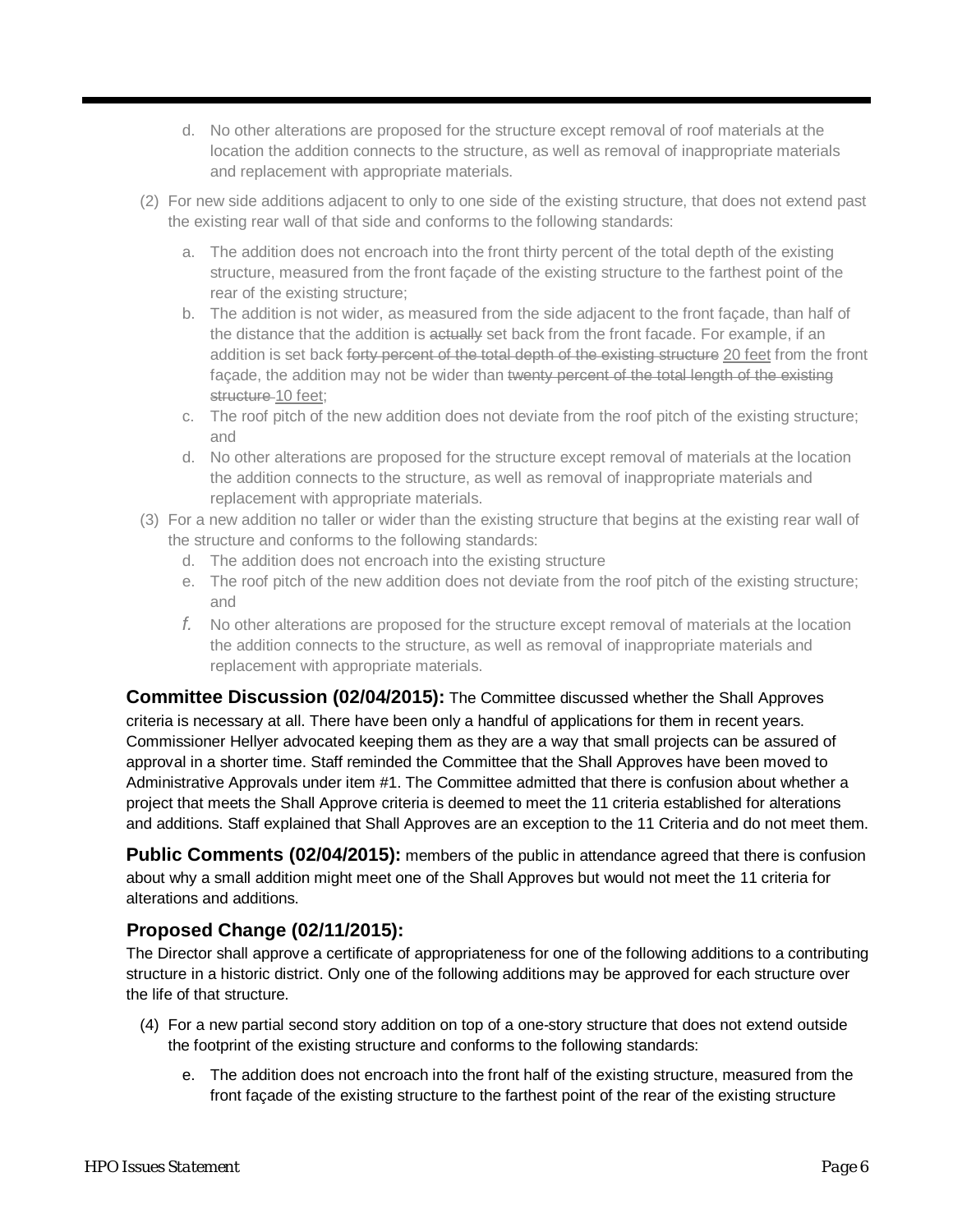- f. The dimension of the plate height of the second floor addition does not exceed the dimension of the plate height of the existing structure;
- g. The roof pitch of the new addition does not exceed the roof pitch of the existing structure; and
- h. No other alterations are proposed for the structure except removal of roof materials at the location the addition connects to the structure, as well as removal of inappropriate materials and replacement with appropriate materials.
- (5) For new side additions adjacent to only to one side of the existing structure, that does not extend past the existing rear wall of that side and conforms to the following standards:
	- e. The addition does not encroach into the front thirty percent of the total depth of the existing structure, measured from the front façade of the existing structure to the farthest point of the rear of the existing structure;
	- f. The addition is not wider, as measured from the side adjacent to the front façade, than half of the distance that the addition is set back from the front facade. For example, if an addition is set back 20 feet from the front façade, the addition may not be wider than 10 feet;
	- g. The roof pitch of the new addition does not deviate from the roof pitch of the existing structure; and
	- h. No other alterations are proposed for the structure except removal of materials at the location the addition connects to the structure, as well as removal of inappropriate materials and replacement with appropriate materials.
- (6) For a new addition no taller or wider than the existing structure that begins at the existing rear wall of the structure and conforms to the following standards:
	- g. The addition does not encroach into the existing structure
	- h. The roof pitch of the new addition does not deviate from the roof pitch of the existing structure; and
	- i. No other alterations are proposed for the structure except removal of materials at the location the addition connects to the structure, as well as removal of inappropriate materials and replacement with appropriate materials.

# **9. Certificate of Appropriateness application requirements (Sections 33-238 and 33- 247)**

This item is closed out.

### **10. Criteria for alterations and additions (Section 33-241)**

This item is closed out.

### **11. Criteria for new construction (Section 33-242)**

**Issue:** Two of the five criteria for New Construction refer to land uses whose definitions are unclear. Criteria 4 and 5 address the overall height of a structure, depending on whether the structure is "used for residential purposes" or "used for commercial purposes." There is no criterion that addresses a structure that is used for any other type use than those two (for instance, a new church or school.). This creates confusion as to how to review projects that might not be obviously residential or commercial in use. A few examples of structures that cause problems for staff to review are mixed-use structures. Finally, it is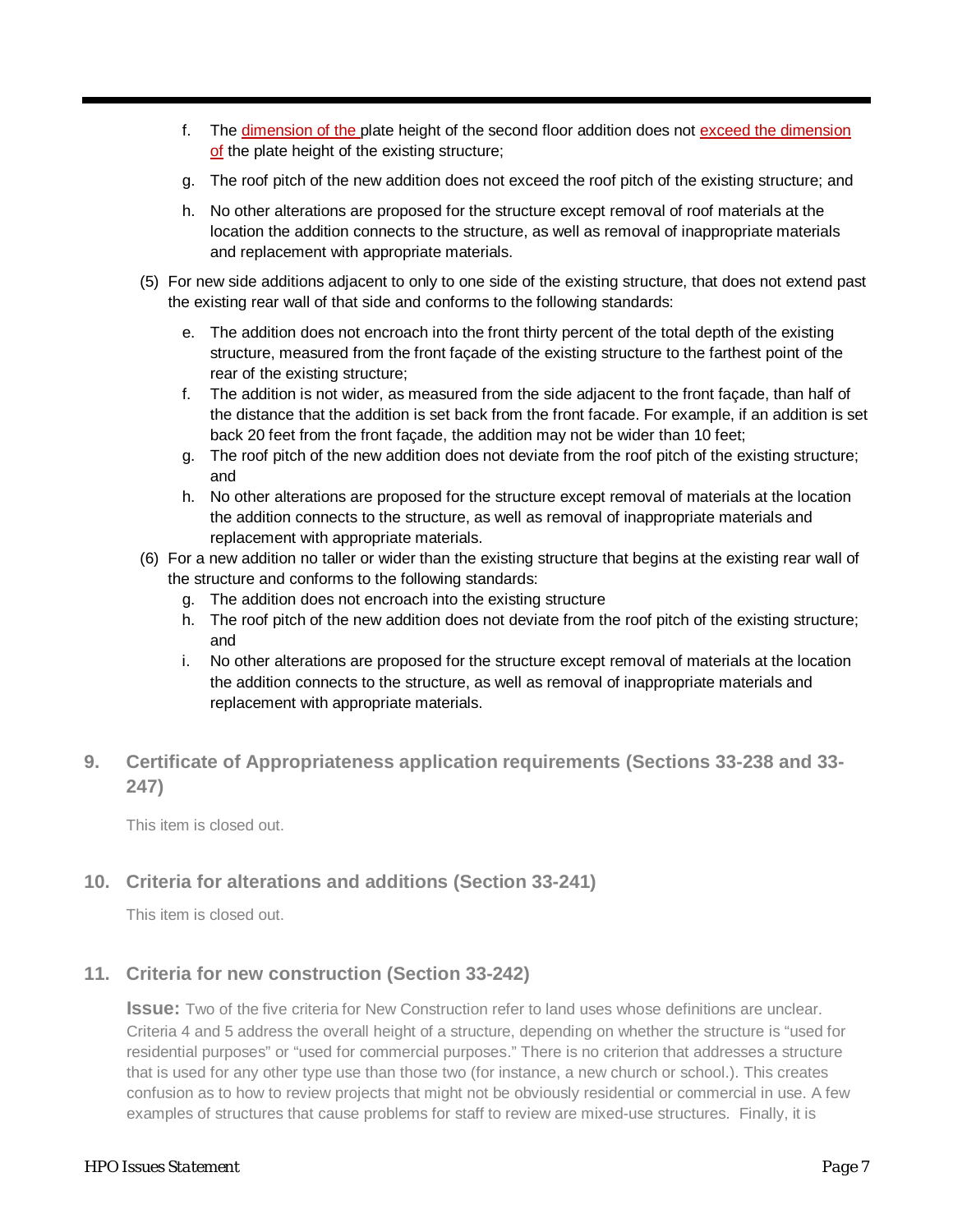currently possible to apply for a new construction COA for sites that already have a contributing structure.

**Approach:** Examine the criteria and revise so that it addresses all types of structures that could be constructed in the historic districts, and resolves confusion regarding definitions of land uses that correspond to various criteria. Consider adding criterion that a new construction application may be accepted only if a buildable site is available; if there is currently a contributing building on the site, the application will not be accepted until demo/relocation has been approved.

**Comments from the committee:** (Elliott) Consider whether it is appropriate to compare the height of a new two-story structure to contributing two-story structures if two-story structures are not typical for the district.

**Comments from the public:** The word "Typical" needs definition.

### **Proposed Change (12/01/2014):**

The HAHC shall issue a certificate of appropriateness for new construction in an historic district upon finding that the application satisfies the following criteria:

- (1) The new construction must match the typical setbacks of existing contributing structures along the blockface and opposing blockface;
- (2) The exterior features of new construction must be compatible with the exterior features of existing contributing structures in the historic district along the blockface and opposing blockface; and
- (3) The proportions of the new construction, including height, width, scale, and roof pitch, must be compatible with the typical proportions of existing contributing structures along the blockface and opposing blockface.
- (4) The height of the eaves of a new construction intended for use for residential purposes must not be taller than the typical height of the eaves of existing contributing structures used for residential purposes in the historic district; and
- (5) The height of new construction intended for use for commercial purposes must not be taller than the typical height of the existing structures used for commercial purposes in the historic district.

Nothing in the foregoing shall be construed to require or impose a single architectural style in any historic district.

**Committee Discussion (12/01/2014):** The committee discussed the need for a working definition of typical. Is it the average, the mean, or within a range? If something happens once in the district, is it typical? One suggestion was to add a criterion for: "*the height of the eaves and ridges of the new construction may be no taller than the eaves and ridges of contributing structures on the blockface.*" The committee discussed the difference between the words "blockface", "district" and "nearby area." Which should be used? Does using "blockface" preclude a two story home from being constructed on a block with only one story houses? In addition, there was discussion about how side setbacks are treated, especially on the corner lots. It was agreed upon that the side of a corner should be in line with the side setbacks on other corner lots along that block. The Director acknowledged that more work is needed on this issue.

**Comments from the public:** The committee should consider using blockface when there are contributing structures on that block, but the entire district when there are none. Massing, scale and side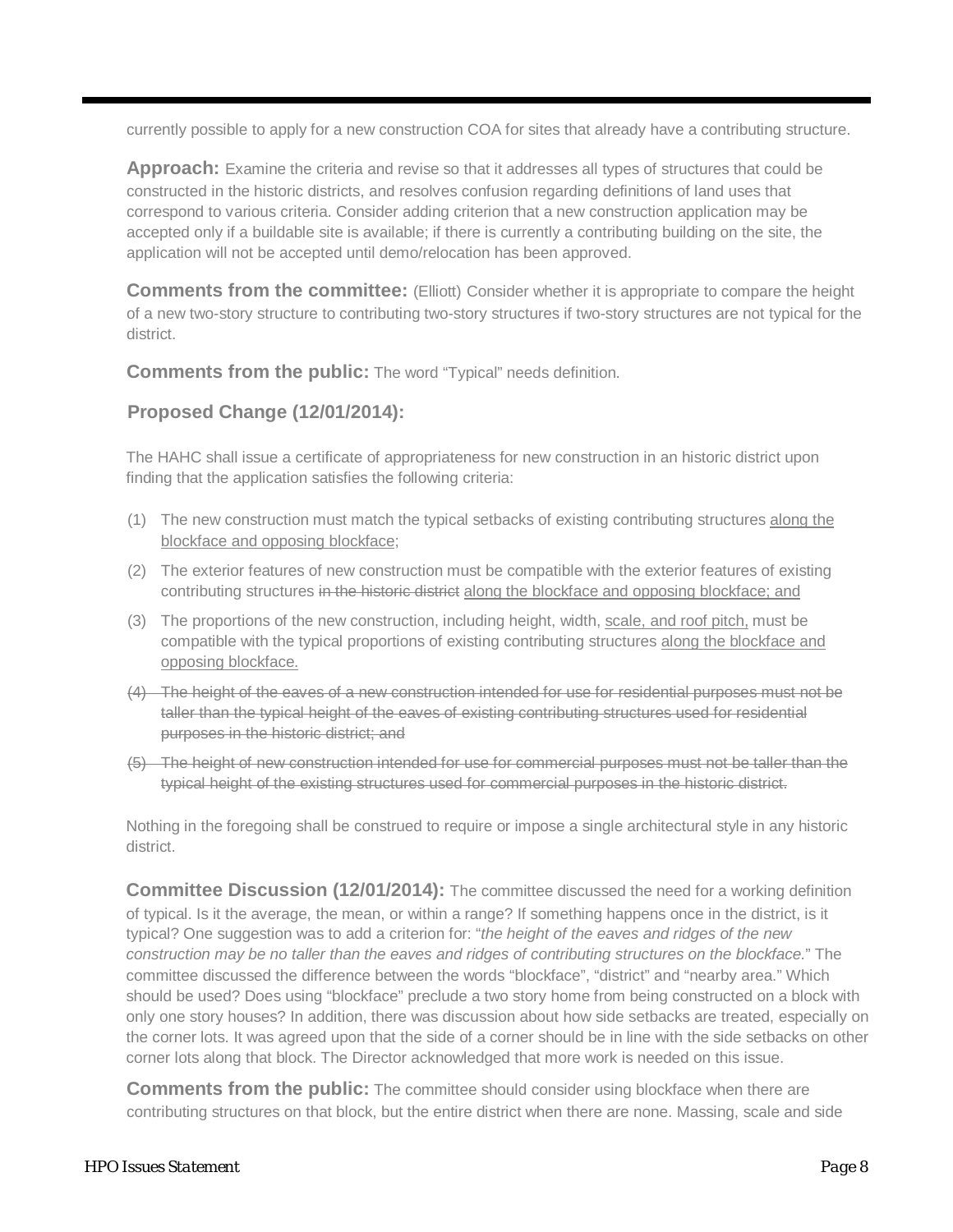setback should be considered equally important – especially on corner lots.

# **Proposed Change (12/15/2014):**

The HAHC shall issue a certificate of appropriateness for new construction in an historic district upon finding that the application satisfies the following criteria:

- (1) The new construction must match the typical setbacks of existing contributing structures in the historic district;
- (2) The exterior features of new construction must be compatible with the exterior features of existing contributing structures in the historic district;
- (3) The proportions of the new construction, including height, width, scale, and roof shape and pitch, must be compatible with the typical proportions of existing contributing structures in the historic district.
- (4) The height of the eaves and ridge of new construction that includes any residential use intended for use for residential purposes must not be taller than the typical height of the eaves and ridge of existing contributing structures used for residential purposes in the historic district; and
- (5) The height of new construction intended for use for non-residential commercial purposes must not be taller than the typical height of the existing structures used for commercial purposes in the historic district.

Nothing in the foregoing shall be construed to require or impose a single architectural style in any historic district.

*Note:* Add a definition for typical to the definitions page.

**Committee Discussion (12/15/2014):** The Committee discussed the difference between "typical structures in the historic district" versus "typical structures along the blockface." The Director explained that there had been considerable public comments on this issue. Changing the word to blockface allowed for more contextual review but created a criteria that tended to be more restrictive than what it is currently. He stated that he believed that maintaining the language that referenced historic districts was in keeping with the intent of this review. Generally, the committee was satisfied with using "historic district," and allowing Design Guidelines to take it further if the community desired.

The Committee discussed Criteria #5 at length and suggested this change: "…typical height of the existing structure that does not include residential use." .

The Committee was in agreement that the intent should be for the heights of structures to be compared with like-type structures. For instance, structures that look like a house should have heights typical of other structures that look like a house. Structures that look to be commercial should have heights no greater than other contributing structures that look commercial. Staff agreed to develop language that said that. The Committee expressed concern that the criteria not allow a commercial building be built in the middle of a residential street.

For the definition of typical, the Committee suggested that it be "mode minus 10% of the extremes, measured by finished floor." The Design Guidelines should define what finished floor should be.

Proposed Change (01/12/2014): After listening to the committee discussion and comments from the public, staff understands that context is an important consideration when reviewing applications for Certificates of Appropriateness for new construction. Staff proposes that the best way to consider context is to compare new construction against contributing structures in the immediate vicinity, ergo on the blockface.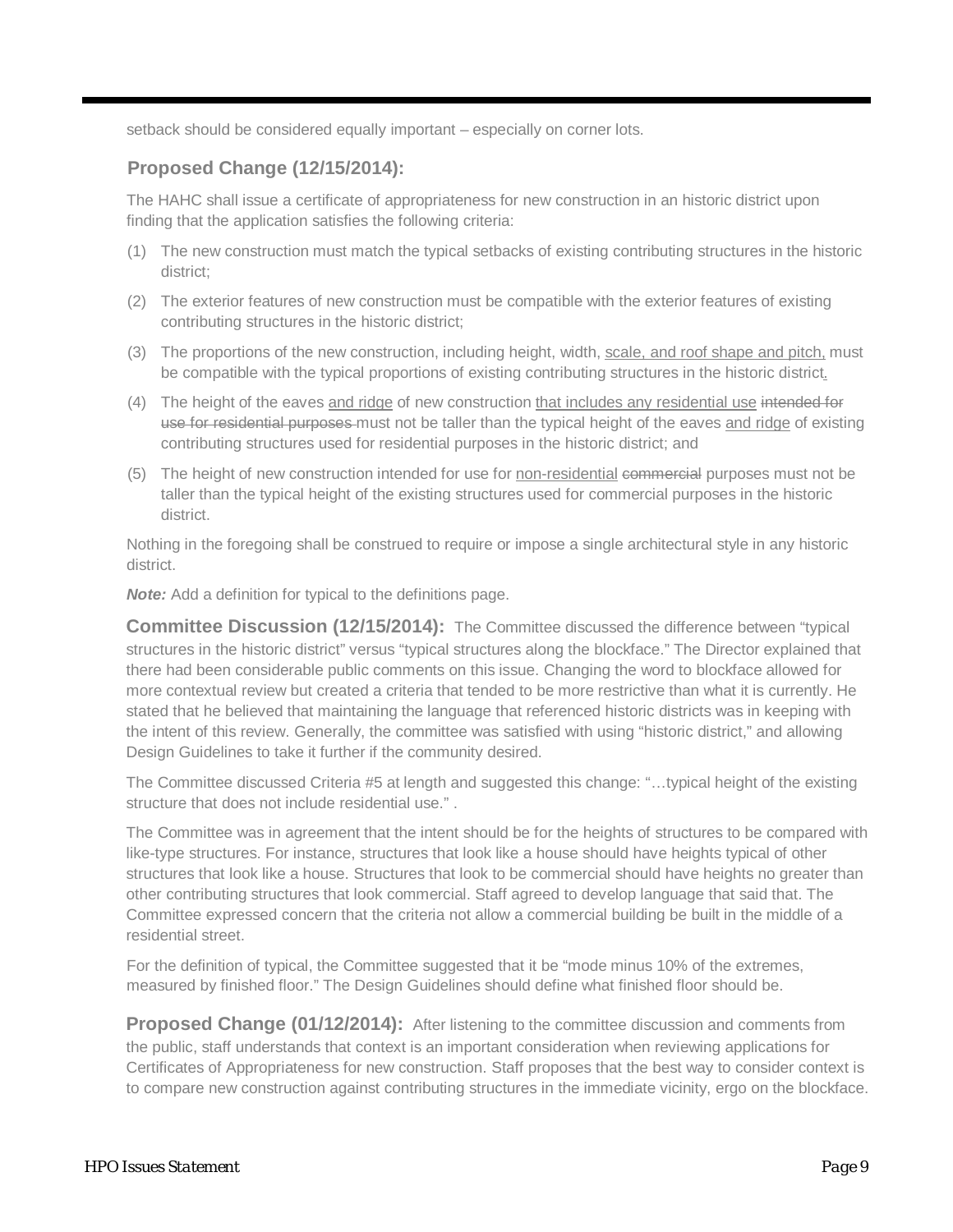However, this change is not intended to prevent the construction of a two-story structure on a blockface that has only one-story contributing structures. Therefore staff recommends the following:

The HAHC shall issue a certificate of appropriateness for new construction in an historic district upon finding that the application satisfies the following criteria:

- (1) The new construction must match the typical setbacks of existing contributing structures along the blockface and opposing blockface;
- (2) The exterior features of new construction must be compatible with the exterior features of existing contributing structures in the historic district along the blockface and opposing blockface; and
- (3) The proportions of the new construction, including height, width, scale, and roof pitch, must be compatible with the typical proportions of existing contributing structures along the blockface and opposing blockface.
- (4) The height of the eaves of a new construction intended for use for residential purposes must not be taller than the typical height of the eaves of existing contributing structures used for residential purposes in the historic district; and
- (5) The height of new construction intended for use for commercial purposes must not be taller than the typical height of the existing structures used for commercial purposes in the historic district.

Nothing in the foregoing shall be construed to prevent a two-story structure from being constructed on a blockface with only one-story contributing structures on the blockface or opposing blockface, unless otherwise stated in a district's Design Guidelines.

**Committee Discussion (01/12/2015):** The Committee had extensive conversation about the blockface vs. district comparison. They weighted each alternative and considered the results and effects of each. There was no clear-cut recommendation. They suggested that Staff conduct more research on how other cities handle this issue.

**Public Comments (01/12/2015):** Two individuals commented that comparing the height of new construction with the typical heights of contributing structure on the blockface was too restrictive. They suggested that the benchmark should be the District.

**Proposed Change (01/28/2014):** Throughout its discussion of this issue, the Committee has weighed the difference between "Blockface" and "District" and has been unable to come to a conclusion. Each option has its own advantages and each poses its own set of challenges. Neither option is without complications. As an alternative, staff is proposing a third option to be considered as a compromise between the two initial considerations.

#### **OPTION A:** *Historic District*

The HAHC shall issue a certificate of appropriateness for new construction in an historic district upon finding that the application satisfies the following criteria:

- (1) The new construction must match the typical setbacks of existing contributing structures in the blockface;
- (2) The exterior features of new construction must be compatible with the exterior features of existing contributing structures in the historic district;
- (3) The proportions of the new construction, including height, width, scale, and roof shape and pitch, must be compatible with the typical proportions of existing contributing structures in the historic district;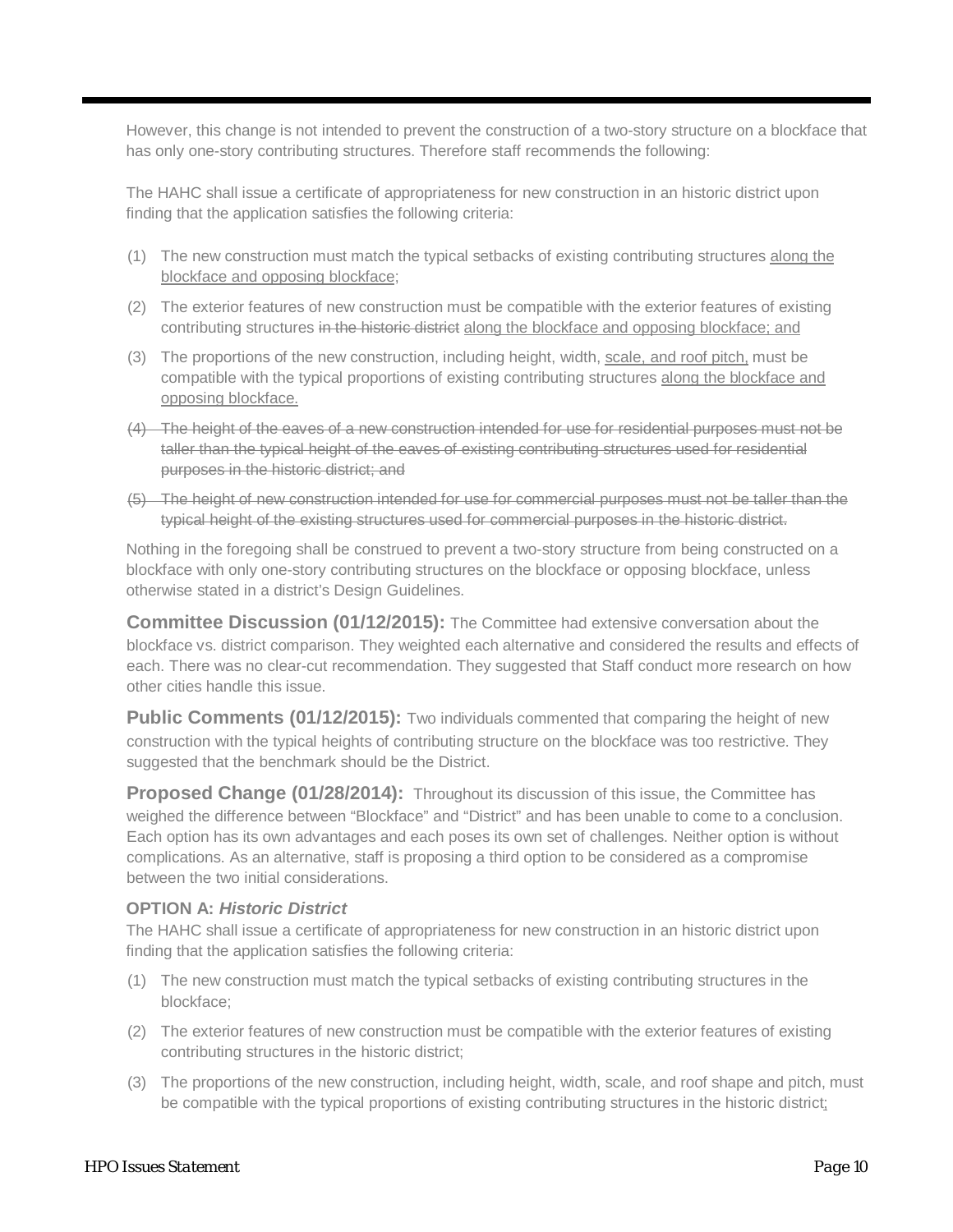- (4) The height of the eaves and ridge of new construction that includes any single-family residential use must not be taller than the typical height of the eaves and ridge of existing contributing structures originally used for single-family residential purposes in the historic district;
- (5) The height of the eaves and ridge of new construction for a use identified as religious and educational under section 26-492 of this Code must not be taller than the typical height of the eaves and ridge of existing contributing structures originally used for religious or educational purposes in the historic district. If no existing contributing structures originally used for religious or educational purposes exist within the historic district, the HAHC may determine the appropriate height based on an evaluation of the unique characteristics of the historic district; and
- (6) The height of new construction intended for use other than single-family residential, religious or educational must not be taller than the typical height of the existing structures used for a purpose other than single-family residential, religious or educational in the historic district.

Nothing in the foregoing shall be construed to require or impose a single architectural style in any historic district.

### **OPTION** *B***:** *Blockface***:**

The HAHC shall issue a certificate of appropriateness for new construction in an historic district upon finding that the application satisfies the following criteria:

- (1) The new construction must match the typical setbacks of existing contributing structures along the blockface and opposing blockface;
- (2) The exterior features of new construction must be compatible with the exterior features of existing contributing structures along the blockface and opposing blockface; and
- (3) The proportions of the new construction, including height, width, scale, and roof pitch, must be compatible with the typical proportions of existing contributing structures along the blockface and opposing blockface.

Nothing in the foregoing shall be construed to prevent a two-story structure from being constructed on a blockface with only one-story contributing structures on the blockface or opposing blockface, unless otherwise stated in a district's Design Guidelines.

### **OPTION C:** *Immediate Vicinity*

The HAHC shall issue a certificate of appropriateness for new construction in an historic district upon finding that the application satisfies the following criteria:

- (1) The new construction must match the typical setbacks of existing contributing structures along the blockface and opposing blockface;
- (2) The exterior features of new construction must be compatible with the exterior features of existing contributing structures within adjacent blocks (or) within the surrounding nine-block area; and
- (3) The proportions of the new construction, including height, width, scale, and roof pitch, must be compatible with the typical proportions of existing contributing structures within adjacent blocks (or) within the surrounding nine-block area.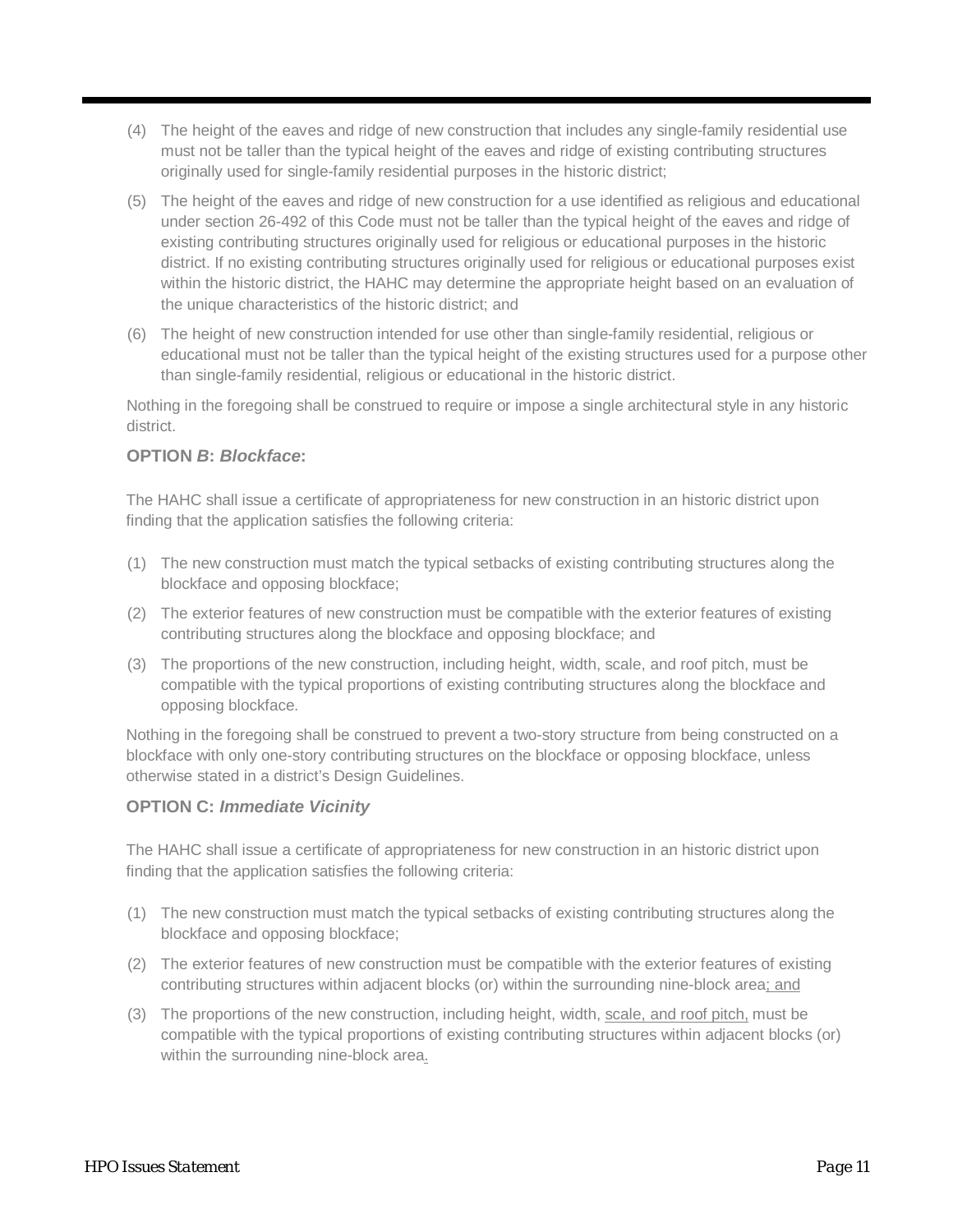Nothing in the foregoing shall be construed to prevent a two-story structure from being constructed on a blockface with only one-story contributing structures on the blockface or opposing blockface, unless otherwise stated in a district's Design Guidelines.

#### **Definition of Typical (applies to all options):**

Typical means a range of measurements commonly found within the identified area for the height, setback, or other physical features of contributing structures and excludes the extremes on both ends. **OR**

Typical means a range of measurements commonly found within the identified area for the height, setback, or other physical features of contributing structures. The range shall be one standard deviation from the existing contributing structures with the same number of stories within the historic district.

In both cases, the definition of typical may be modified to accommodate unique characteristics of a historic district upon adoption of design guidelines for the historic district.

**Committee Discussion (01/28/2015):** The Director presented the three options, as well as one additional option transmitted separately (identified as Option D). In addition, staff presented hypothetical maps illustrating the effects of the options in a variety of scenarios. Staff explained that some applicants want the comparison to be on the blockface because they are building a house next door to one of the largest houses in the District and blockface allows them to build taller. After considerable conversation, the Committee identified a consensus as such:

- 1) Setbacks should be compared to setbacks along the blockface.
- 2) Exterior features should be compatible within the Historic District. The term "exterior features" should be changed to "architectural elements."
- 3) Consider the definition of typical to be the first one listed (Typical means a range of measurements commonly found within the identified area for the height, setback, or other physical features of contributing structures and excludes the extremes on both ends.)
- *4) Include in the final language that "*Nothing in the foregoing shall be construed to prevent a two-story structure from being constructed on a blockface with only one-story contributing structures on the blockface or opposing blockface, unless otherwise stated in a district's Design Guidelines."

**Proposed Change (02/11/2015):** Based on the Committee conversations, public comment and review of other city's ordinances, staff recommends this language.

- 1. The new construction must match the typical setbacks of existing contributing structures on the blockface and opposing blockface;
- 2. The exterior features of new construction must be compatible with the exterior features of existing contributing structures in the historic district;
- 3. The proportions of new construction, including width, scale, roof shape and roof pitch, must be compatible with the typical proportions of existing contributing structures in the surrounding area;
- 4. The height of new construction may not exceed the typical height of existing contributing buildings in the surrounding area.

In determining the surrounding area, the Commission shall first consider the immediate blockface/opposing blockface. The commission may consider a broader geographic area within the historic district, greater than blockface/opposing blockface, when it deems it appropriate and necessary to achieve compatibility with the surrounding historic context consistent with the spirit of the ordinance.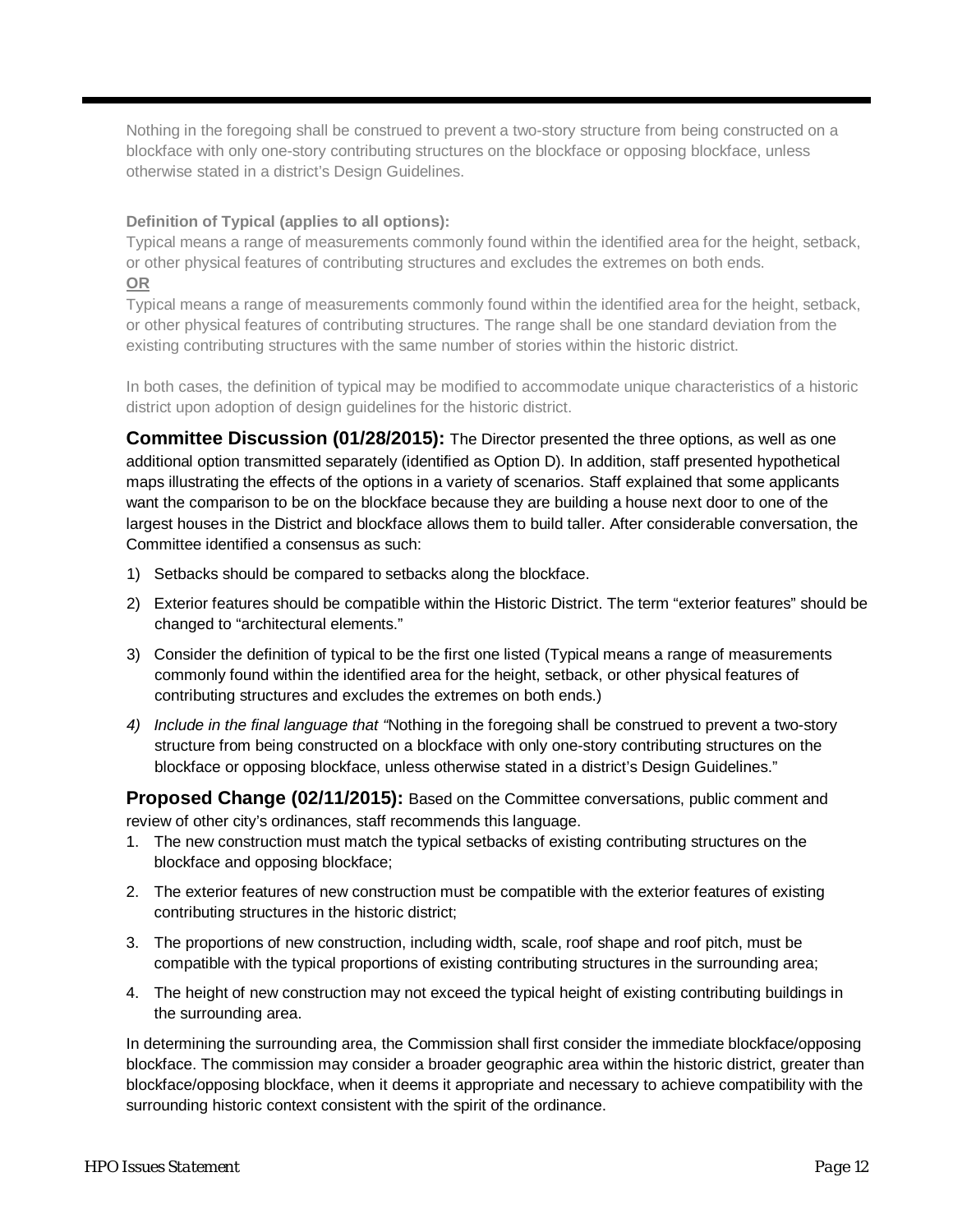Nothing in the forgoing shall be construed to prevent a two-story structure from being constructed on a blockface with only one-story contributing structures on the blockface and opposing blockface, unless otherwise stated in a district's Design Guidelines.

Design guidelines may develop greater specificity for factors to consider in determining compatibility for new construction in individual districts.

## **12. Criteria for relocation and/or demolition (Sections 33-243 and 33-247)**

**Issue:** The loss of contributing structures through demolition or relocation has a detrimental impact on an historic district. The existing criteria for both of these actions provides limited direction to staff on how to review applications based on "economic hardship" or "unusual or compelling circumstances."

**Approach:** Research other cities' criteria for reviewing these applications. Consider revising review criteria language to assist the applicant, staff and the Commission to make more informed decisions based on better information. Clarify the difference between relocating a structure on-site versus relocating it offsite.

### **Proposed Change (02/04/2014):**

#### **Sec. 33-243. Same—Relocation of landmark, protected landmark, or contributing structure.**

- (a) The HAHC shall issue a certificate of appropriateness for the relocation of any landmark, protected landmark, or contributing structure upon finding that the application satisfies one or more of the following criteria:
	- (1) For landmarks and protected landmarks:
		- a. Has architectural or historical value independent of its physical location that will not be diminished with relocation;
		- b. Can be moved without significant damage to its physical integrity;
		- c. Will be relocated to an area that is compatible with the historical and architectural character of the landmark, protected landmark; and
		- d. If located in an historic district, can be relocated without diminishing the integrity of the historic district in which it is located.
	- (2) For contributing structures being relocated within the historic district
		- a. Can be moved without significant damage to its physical integrity; and
		- b. Will be relocated to an area that is compatible with and retains the distinguishing qualities, historical and architectural character, and integrity of the contributing structure and the district.
	- (3) For contributing structures being relocated outside of the historic district
		- (a) The applicant has established an unreasonable economic hardship pursuant to the criteria of section 33-247(c) of this Code; or
		- (b) The applicant has established unusual or compelling circumstances pursuant to section 33-247(d) of this Code.
	- (4) The relocation is necessary to protect the landmark, protected landmark, or contributing structure from demolition resulting from a public improvement project or natural event.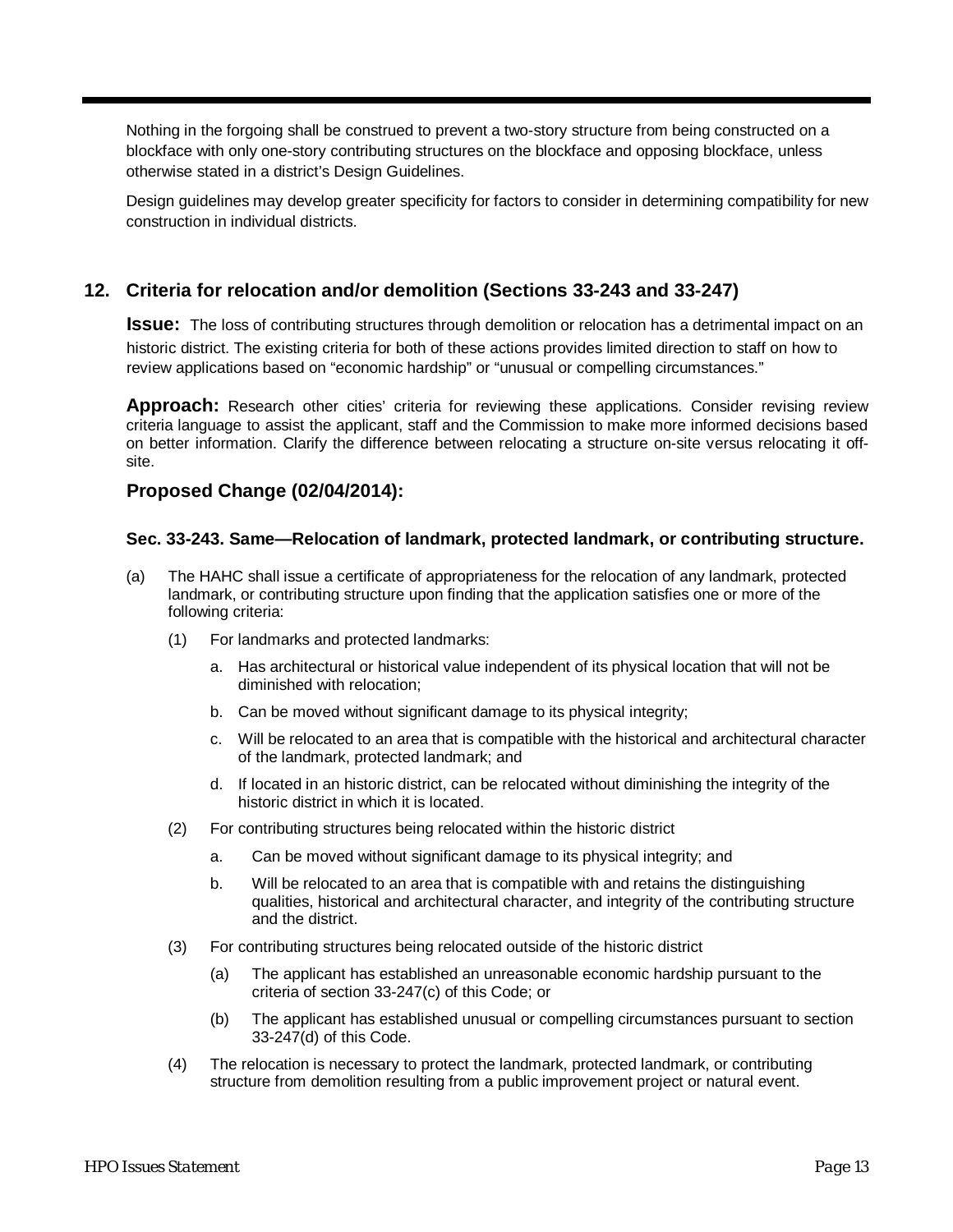(b) Alternatively, the HAHC shall issue a certificate of appropriateness for relocation if relocation of the landmark, protected landmark, or contributing structure has been identified as an alternative to demolition pursuant to section 33-247(f) of this Code.

#### **Sec. 33-244. Same—Relocation of noncontributing structure.**

The HAHC shall issue a certificate of appropriateness for the relocation of a noncontributing structure within or into an historic district upon finding that the application satisfies the criteria in section 33-242 of this Code as if it were new construction.

#### **Sec. 33-245. Same—Relocation of a building, structure or object on archaeological site.**

The HAHC shall issue a certificate of appropriateness for the relocation of a building, structure or object within, into or out of an archaeological site upon finding that the application satisfies the following criteria:

- (a) The relocation will not destabilize any archaeological resources within or on the archaeological site; and
- (b) The relocation will comply with the requirements of section 33-246 of this Code.

#### **Sec. 33-246. Same—Excavation.**

The HAHC shall issue a certificate of appropriateness for the excavation of an archaeological site upon finding that the application meets the following criteria:

- (a) The excavation must be conducted so as to protect and preserve archaeological resources affected by, or adjacent to, the excavation; and
- (b) The applicant must commit to make reasonable efforts to mitigate and stabilize archaeological resources if they are disturbed.

#### **Sec. 33-247. Same—Demolition of landmark, protected landmark or contributing structure, or within archaeological site.**

The HAHC shall issue a certificate of appropriateness for the demolition of a landmark, a protected landmark, or a contributing structure, or for demolition of a building, structure or object on or in an archaeological site upon demonstration based on a preponderance of credible evidence of an unreasonable economic hardship or unusual or compelling circumstance exists.

- (a) Determination of an unreasonable economic hardship shall be based upon the following criteria:
	- (1) The property is incapable of earning a reasonable return, without regard to whether the return is the most profitable return;
	- (2) The owner has demonstrated that the property cannot be adapted for any other use, whether by the current owner, by a purchaser or by a lessee, that would result in a reasonable return;
	- (3) The owner has demonstrated reasonable efforts to find a purchaser or lessee interested in acquiring the property and preserving it, and that those efforts have failed; and
	- (4) If the applicant is a nonprofit organization, determination of an unreasonable economic hardship shall instead be based upon whether the denial of a certificate of appropriateness financially prevents or seriously interferes with carrying out the mission, purpose, or function of the nonprofit corporation.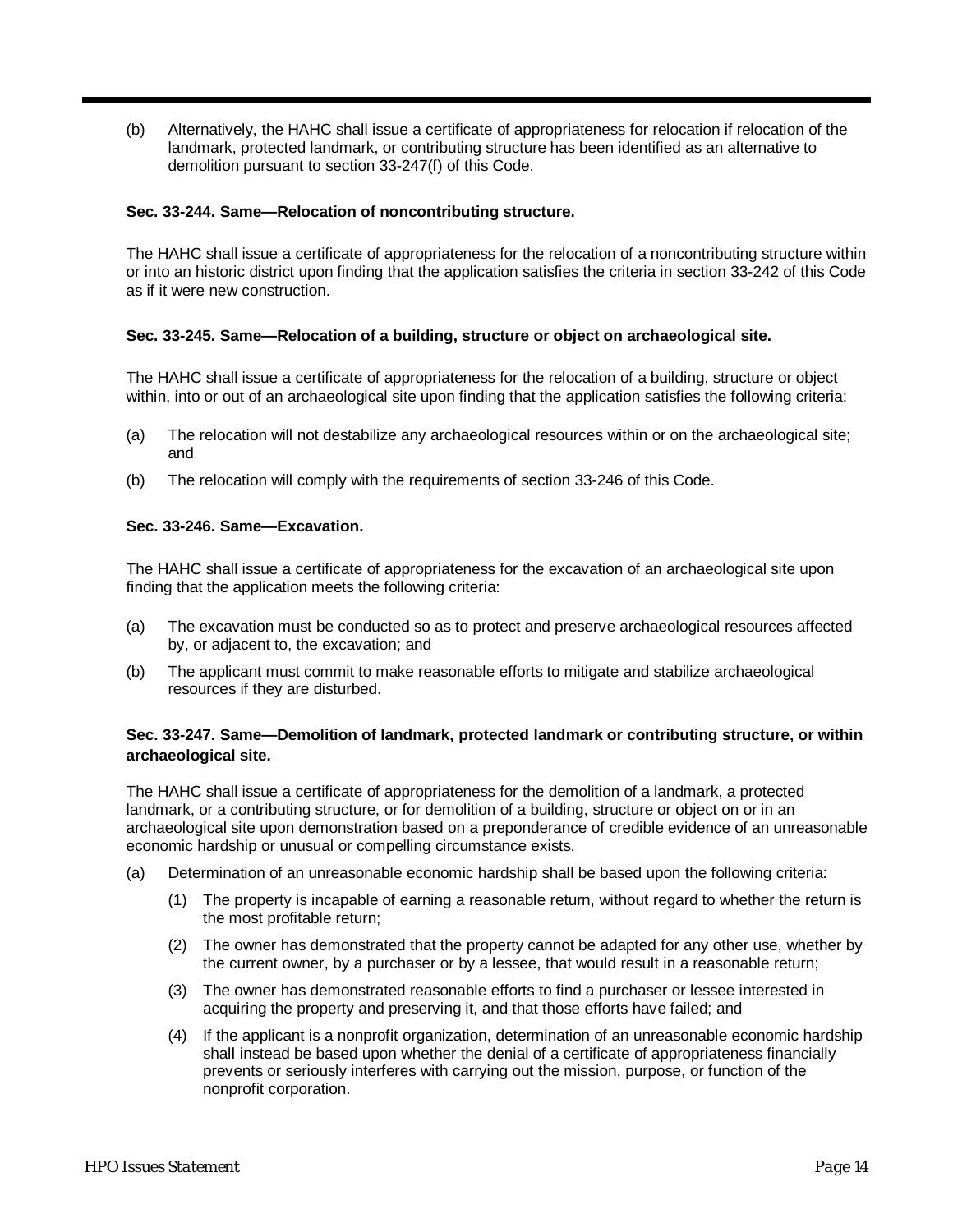- (b) Determination of the existence of an unusual or compelling circumstance shall be based upon the following criteria:
	- (1) The owner has established that the structure or property has undergone significant and irreversible changes that have caused it to lose its historic, cultural, architectural or archeological significance, and its importance to the integrity of the district.
	- (2) Such changes were not caused either directly or indirectly by the owner, and were not due to intentional or negligent destruction or a lack of maintenance rising to the level of a demolition by neglect.
	- (3) For property located within a historic district, the applicant has identified definite plans for reuse of the property if the proposed demolition or relocation is carried out and such plans are compatible with the architectural, cultural, historical or archaeological character of the surrounding area.
- (c) If the HAHC does not issue a certificate of appropriateness for demolition pursuant to subsection (a), the director and the applicant shall have 90 days for which to explore alternatives to demolition. The applicant may not pursue a remedy through an appeal of the HAHC decision during this period. It shall be the duty of an applicant for a certificate of appropriateness for demolition to participate in good faith in a diligent effort to identify alternatives to demolition. The HAHC, the director and the applicant may consult with recognized historic preservation organizations and other civic groups, public agencies and interested citizens to determine the feasibility of:
	- (1) Public or other acquisition of the property, structure, building or object;
	- (2) Relocating one or more of the structures or features of the property if to do so would preserve its historic or architectural value upon demonstrating that the property meets the criteria for relocation in 33-243; or
	- (3) Any other reasonable means of preserving the property, structure, building or object's historic or architectural value.

**Committee Discussion (02/04/2015):** The Commission expressed concern that removing the requirements for application materials will confuse the applicant. Staff agreed to be very clear in the applications what evidence and documentation will help the applicant demonstrate their assertions for unreasonable economic hardship and unusual or compelling circumstance.

This item is closed out.

### **13. Allow for a Certified Local Government**

**Issue:** The city is not currently designated as a Certified Local Government. The benefits of being designated a CLG are:

1) Eligibility for matching grants (he said range of \$5 – 40,000) for historic resources/building surveys and

2) Training and technical support from Texas Historical Commission.

In Texas, a city or a county may apply to become a Certified Local Government (CLG). To qualify as a CLG, a local government must:

- Enforce state or local legislation that protects historic properties
- Establish a qualified review commission composed of professional and lay members
- Maintain a system for surveying and inventorying historic properties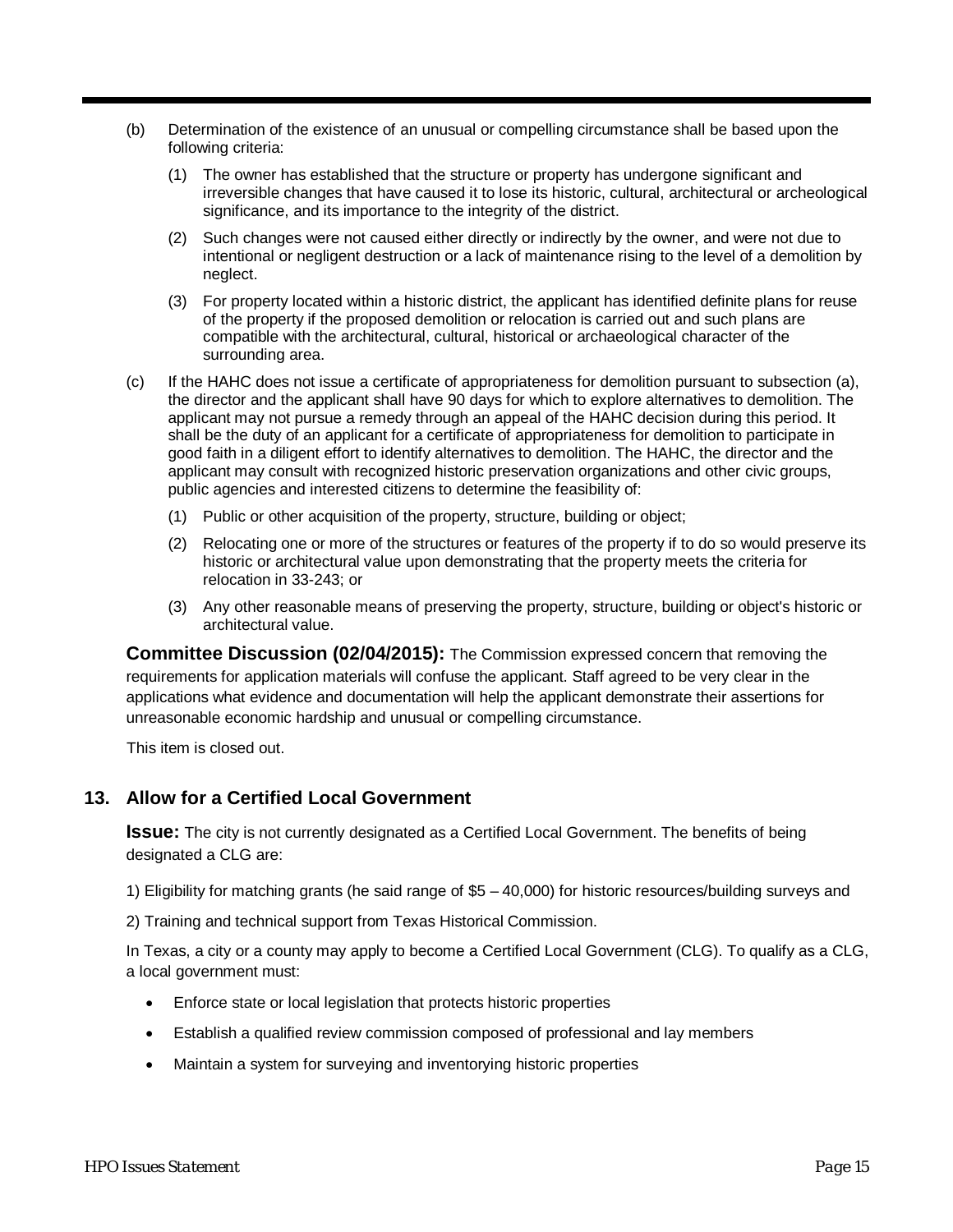• Provide for public participation in the historic preservation process, including recommending properties to the National Register of Historic Places.

**Approach:** The application for designation as a CLG is attached (see attachment entitled Texas Historical Commission). It is currently unclear what, if any, specific Code changes are required in order to become a Certified Local Government. Staff will continue discussions with the Texas Historical Commission and make recommendations at the next meeting of the committee.

**Committee Discussion (10/13/2014):** The committee agreed to defer this discussion until a later time.

**Proposed Change (02/11***/***2015):** We have heard back from the Texas Historic Commission and they advise that our ordinance meets the criteria for being able to apply for a CLG.

This item is closed out.

### **14. Tax exemption policies for historic sites (Chapter 44 Section 44-5)**

**Issue:** The city's current tax exemption program is intended to provide an incentive toward preservation activities. It is unclear exactly what expenses are included in the calculation. Currently, , home additions above and beyond preservation of the existing structure receive tax exemption benefits – including kitchen appliances and granite countertops. In addition, in some cases, homeowners who have violated COA requirements become eligible for the exemption, since the HAHC may grant a retroactive COA in order to prevent further deterioration of the historic structure. Finally, the code includes inconsistent terminology between chapters. Ch. 44-5 requires that qualifying work done to 'potentially contributing' structures have the effect of reversing incompatible alterations, although 'potentially contributing' has been eliminated as a building classification under Ch. 33.

**Approach:** Consider changes to the tax exemption qualifying expenditures and eligibility requirements.

**Committee Discussion (10/27/2014):** (Mod) The City should follow the eligibility requirements for state and federal guidelines. Essentially, the idea is that if you turn the structure upside down, anything that falls out would not count. That means that new kitchens and bathrooms do count. However, additions do not. (Elliott) Check whether land value is included. The committee asked to have a report from the City identifying the location and value of applications for tax exemptions that have been granted in recent years. The committee expressed dissatisfaction with the idea that property owners who had received a CofA after exceeding an approved scope of work would be eligible for tax exemptions. See Issue # 18 (Enforcement) for options on this issue.

# **15. Historic Commission (Section 33-211 and 33-212)**

This issue is closed out.

### **16. Appeals (Section 33-253)**

**Issue:** Currently, applicants may appeal a decision made by the HAHC to the Planning Commission and ultimately as a Rule 12 appeal to the City Council. Appellants frequently introduce new information at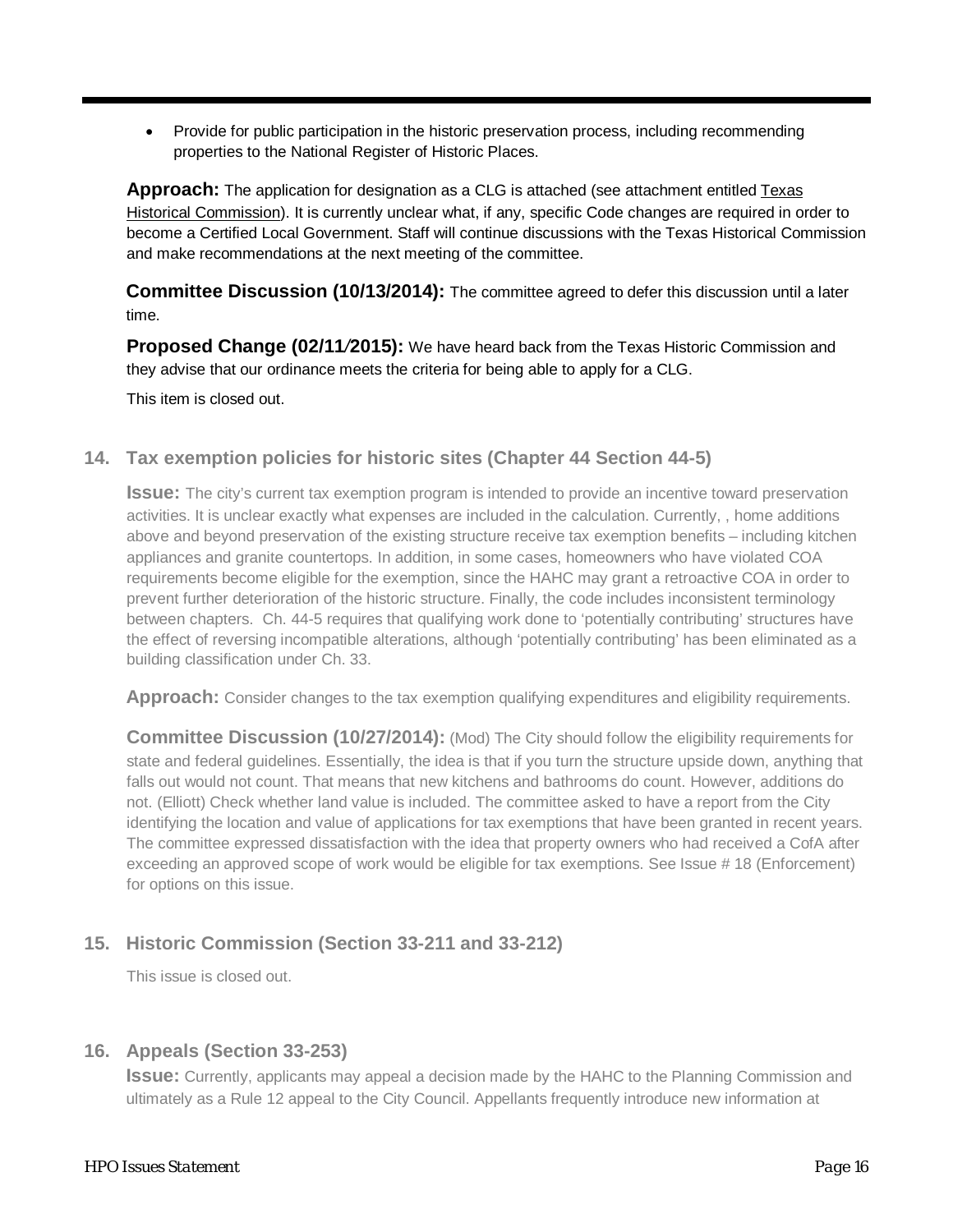Planning Commission that was not provided to HAHC for their review. When reversing a denial decision of the HAHC, the Planning Commission is not required to identify how the application meets ordinance requirements.

**Approach:** Consider revising the process.

### **Proposed Change (02/04/2014):**

- When reversing a denial decision of the HAHC, the Planning Commission shall be required to identify how the application meets ordinance requirements.
- The appellant must give public notices in accordance with 33-238.1. (a sign posted on the property in question) not less than 15 days before the meeting.
- The appellant may not provide any new evidence to the Commission that was not provided in the original application to the HAHC.
- Consider whether the Planning Commission continues to be the appropriate appellant body for HAHC decisions.
- Maintain the ability of an appellant to appeal the decision of the Appeals Board to City Council.

**Committee Discussion (02/04/2015):** The Committee discussed at length whether the Plannign Commission was the appropriate body to hear the appeals of the HAHC. They identified several recent Planning Commission actions that give them pause. The general consensus was that th e Plannign Commission is not well trained in the principles of historic preservation. Conducting additional joint training sessions was suggested. Commissioner Elliot shared a matrix showing the appeals route for other decisions in the City and the language in the Texas Historic Commission standard ordinance. He asserted that there are several other good bodies that could hear appeals. Commissioner Mod suggested an Appeals Board be established. The Board could be a 5-member Board made up of both Historic and planning Commission members, the sole purpose of which is to hear appeals of the HAHC. Commissioner Edminster suggested that the Planning Commission might not know the issues associated with historic preservation but that they are well acquainted with property rights. No decision was made on this issue.

**Public Comment (02/04/2015): One member of the public suggested that the Planning Commission be given the option to return the item to the HAHC. Another speaker suggested that the Planning Commission be allowed to rule on process only, not whether the project meets the criteria – that is not within their skill-set. Another speaker cautioned the Committee about moving appeals away from the Planning Commission – it feels as though that would take property rights away.**

### **17. The penalty for illegal demolition (Section 33-203)**

This item is closed out.

### **18. Enforcement (Section 33-203)**

**Issue:** The City does not have a fully coordinated system to enforce the Code and respond to violations of it. In addition, the current structure of fines provides little incentive for compliance. Finally, in situations where a property owner exceeds the scope of a CofA, and the action leaves the historic structure in jeopardy due to weather or potential structural failure, the Commission often has no choice but to grant a CofA in order to allow the construction to be completed. This may allow bad actors to willingly damage